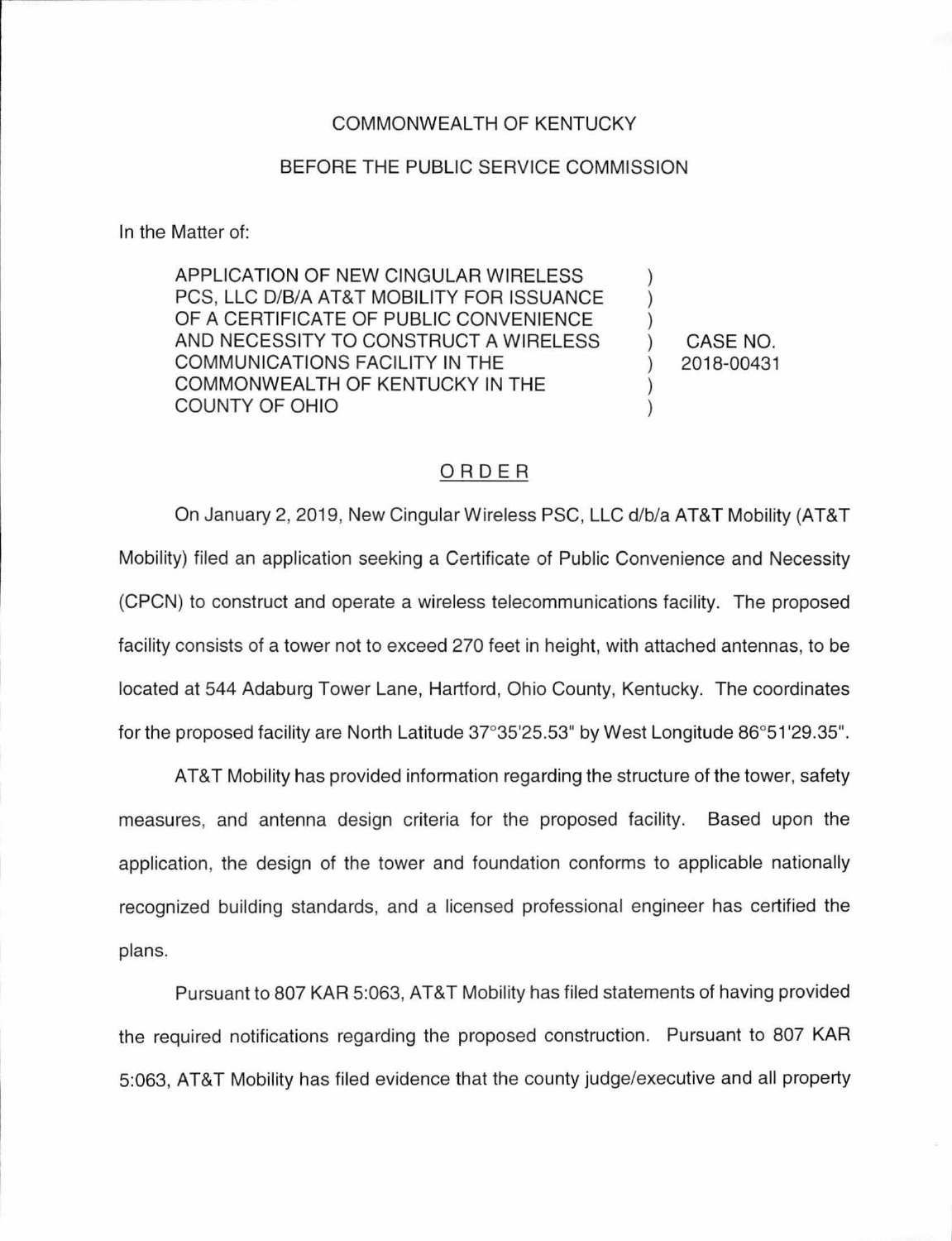owners within 500 feet and contiguous to the cell site have been notified of the proposed construction. The notices solicited any comments and informed the recipients of their right to request intervention. As of the date of this Order, no public comments or requests for intervention have been received.

AT&T Mobility has filed applications with the Federal Aviation Administration (FAA) and the Kentucky Airport Zoning Commission (KAZC) seeking approval for the construction and operation of the proposed facility. Both applications are pending.

The Commission, having considered the evidence of record and being otherwise sufficiently advised, finds that AT&T Mobility has demonstrated that a facility is necessary to provide adequate utility service and, therefore, a CPCN to construct the proposed facility should be granted.

Pursuant to KRS 278.280, the Commission is required to determine proper practices to be observed when it finds, upon complaint or on its own motion, that the facilities of any utility subject to its jurisdiction are unreasonable, unsafe, improper, or insufficient. To assist the Commission in its efforts to comply with this mandate, AT&T Mobility should notify the Commission if the antenna tower is not used to provide service in the manner set out in the application and this Order. Upon receipt of such notice, the Commission may, on its own motion, institute proceedings to consider the proper practices, including removal of the unused antenna tower, which should be observed by AT&T Mobility

IT IS THEREFORE ORDERED that:

1. AT&T Mobility is granted a CPCN to construct a wireless telecommunications facility. The proposed facility consists of a tower not to exceed 270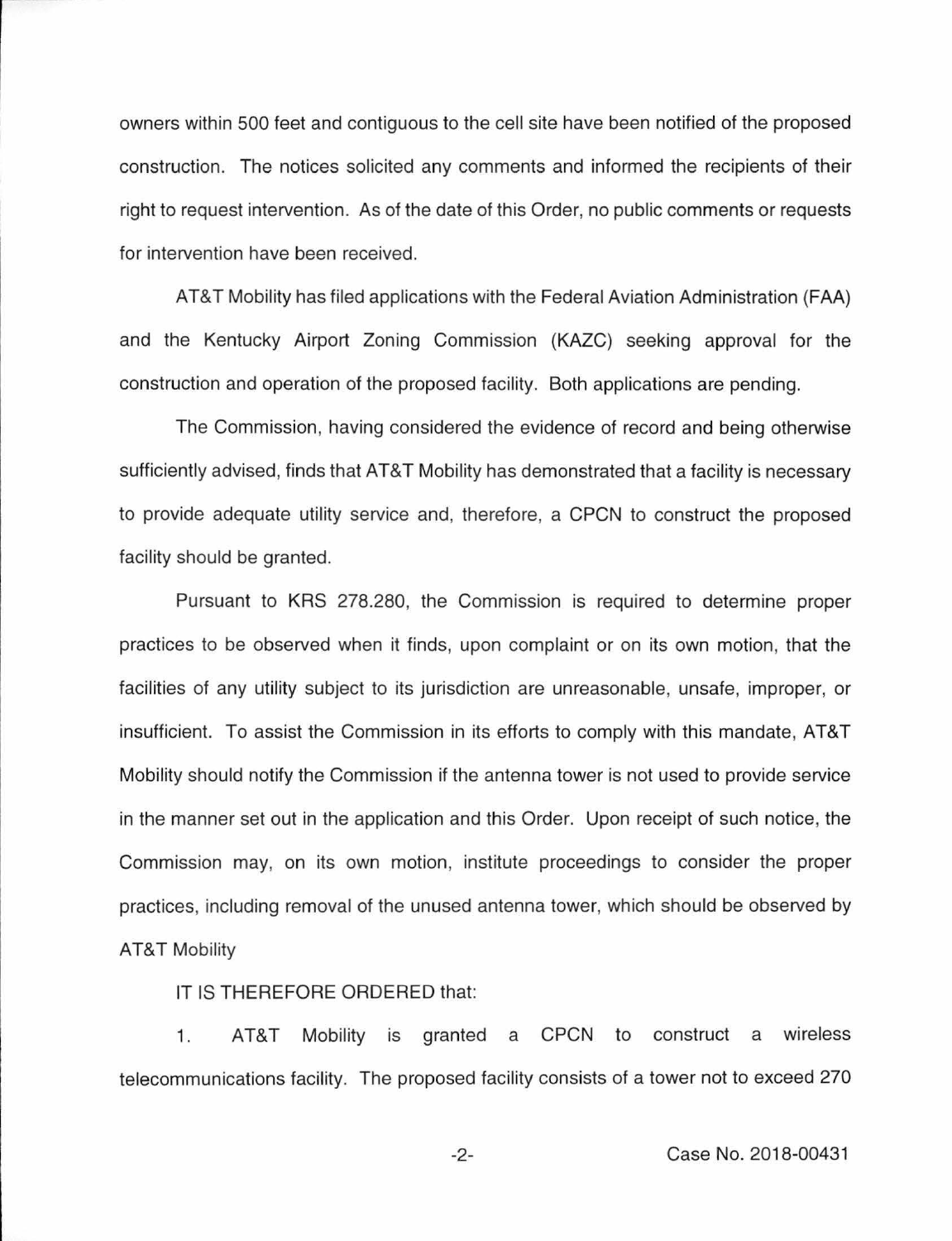feet in height, with attached antennas, to be located at 544 Adaburg Tower Lane, Hartford, Ohio County, Kentucky. The coordinates for the proposed facility are North Latitude 37°35'25.53" by West Longitude 86°51'29.35".

2. AT&T Mobility shall immediately notify the Commission in writing if, after the antenna tower is built and utility service is commenced, the tower is not used for a period of three months in the manner authorized by this Order.

3. AT&T Mobility shall file a copy of the final decision regarding the pending FFA and KAZC applications for the proposed construction within ten days of receiving a decision.

4. Documents filed, if any, in the future pursuant to ordering paragraphs 2 and 3 shall reference this case number and shall be retained in the post-case correspondence file.

5. This case is closed and removed from the Commission's docket.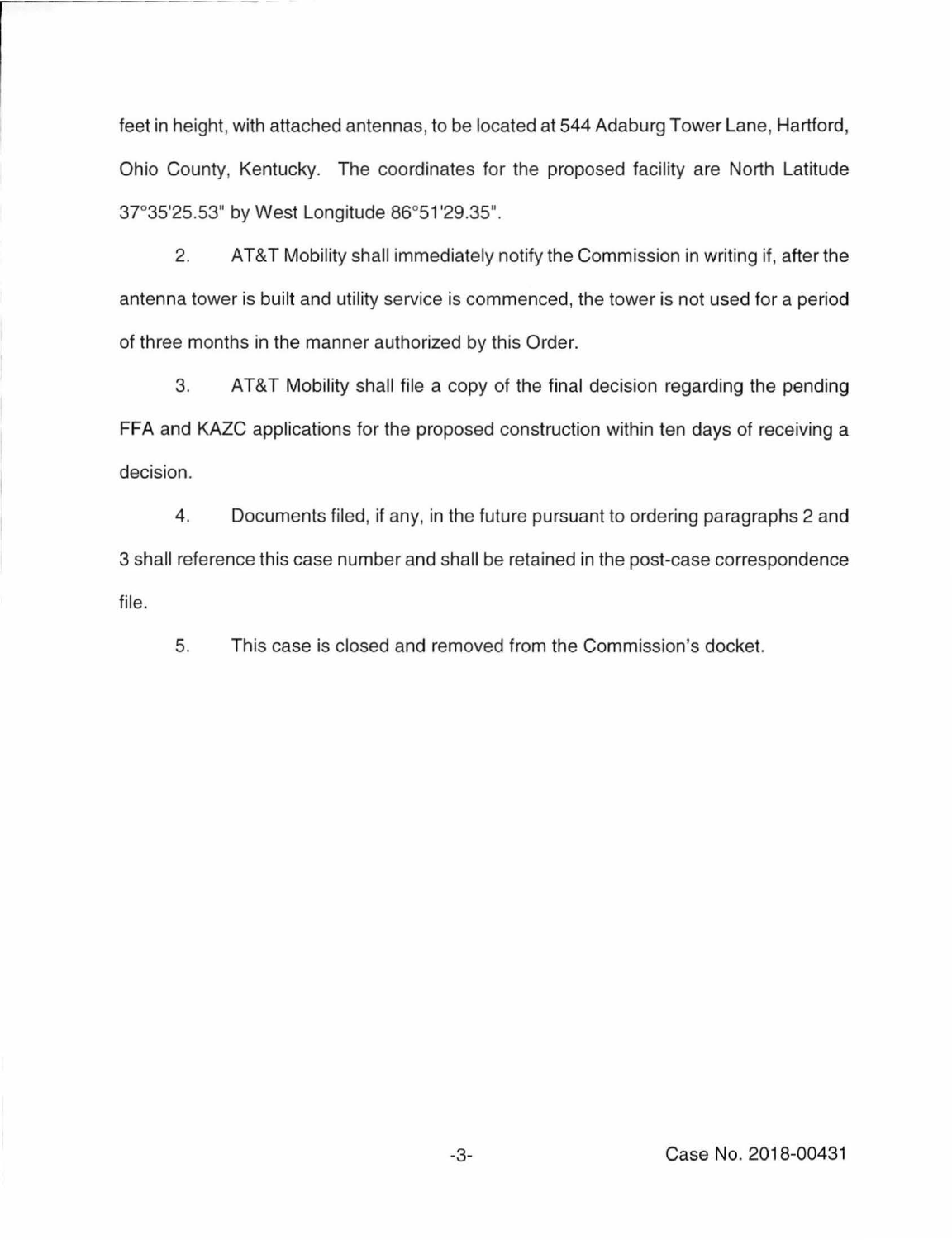By the Commission

ENTERED

JAN 2 2 2019

KENTUCKY PUBLIC KENTUCKY PUBLIC<br>SERVICE COMMISSION

ATTEST:

Clue P. Puiso

Case No. 2018-00431